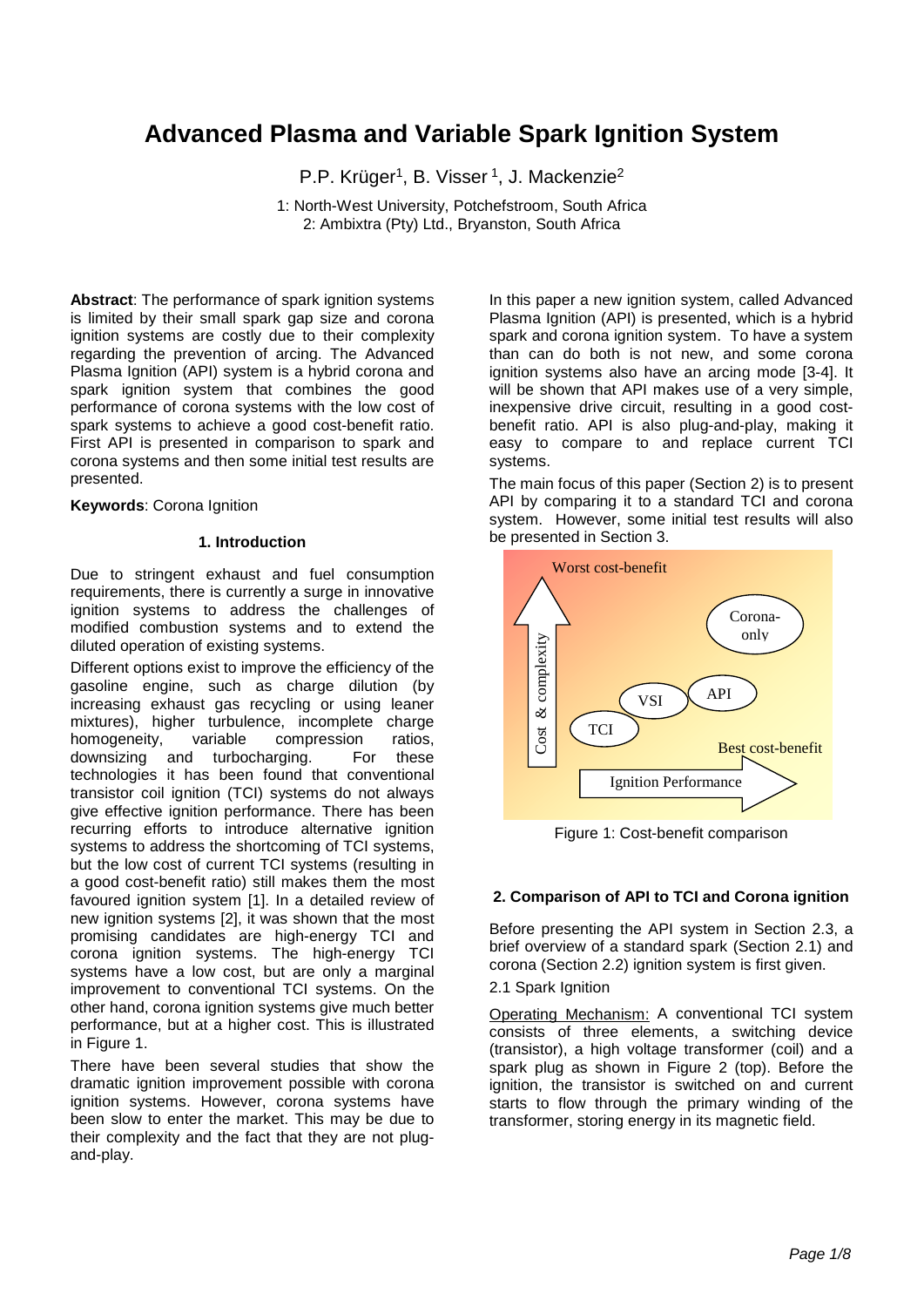

<span id="page-1-0"></span>Figure 2: Circuit diagram of TCI, API and Corona **Ignition** 

When ignition is required, the transistor is switched off and the stored magnetic energy is released in two ways. First a high voltage is generated on the spark plug resulting in breakthrough across the spark gap. Then the remaining energy is dissipated in the plasma by means of a decreasing current through the spark.

In order to transfer all the magnetic energy from the transformer's primary to its secondary windings, the windings must share the same magnetic field, i.e. they must have good magnetic coupling (*k* about 1). For this a (iron) magnetic core has to be used.

Drawback: The big drawback of a TCI system is that the spark plug has a small spark gap (see [Figure 3](#page-1-1) top). Because the spark length is smaller than the typical turbulence length scales, the growth of the initial flame front is slow [5]. The ground electrode also hampers (quenches) the initial flame by being in its way as well as removing heat from it. Note that the ground electrode needs to be thick enough for good heat conduction so that it does not become too hot.

Due to turbulence and inhomogeneities in the air-fuel mixture, the small spark results in a large variance in ignition delay.



<span id="page-1-1"></span>Figure 3: Cross-section of spark and corona plugs inside the combustion chamber

The length of the spark can be increased by designing the combustion chamber to have air flow through the spark gap, resulting in the spark being dragged out of the gap, as shown in [Figure 3](#page-1-1) and [Figure 9.](#page-6-0) However, too much flow can extinguish the spark by blowing it out, resulting in misfire.

Increasing the energy by increasing the secondary current of a TCI system makes it possible to drag the spark further without it being extinguished. However, higher energy TCI systems leads to faster spark plug wear and due to the inefficiency of the systems, heating of the transformer and spark plug electrodes also becomes a problem.

It is well known that increasing the spark gap size results in better ignition. However, a larger gap requires a higher voltage for breakthrough and the maximum voltage is limited by the dielectric strength of the spark plug ceramic. This becomes problematic for down-sized engines where the cross-section diameter of the spark plug is small.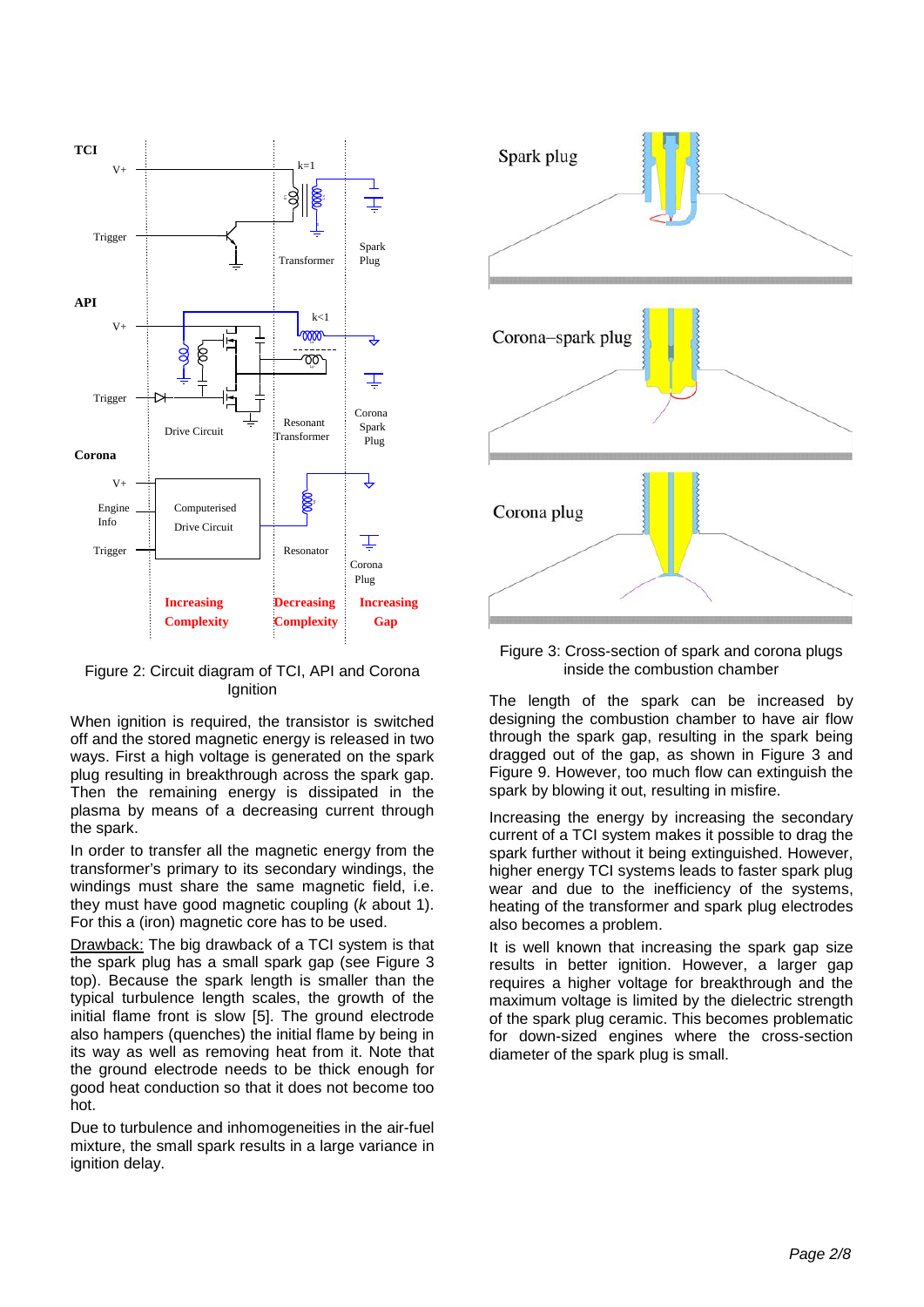## 2.2. Corona Ignition

Operating Mechanism: Corona ignition systems also consist of three parts: a drive circuit, a high voltage resonator and a corona plug as shown in [Figure 2](#page-1-0) (bottom).

The high voltage resonator and corona plug together have a natural resonance frequency, normally in the order of a few MHz.

When driven at its resonance frequency, the output voltage increases as more energy is fed into the resonator at each cycle, as shown on the left in [Figure 4.](#page-2-0) The voltage increases until the energy loss in the system and corona equals the energy supplied during each cycle, as shown in the middle of [Figure](#page-2-0)  [4.](#page-2-0) Typically, a voltage higher than 30 kV is required at high pressures to generate a corona. In order to generate such a voltage, a drive voltage of about 1 kV is needed (assuming a quality factor of 30).

The corona plug electrode has some sharp tips (see [Figure 3](#page-1-1) bottom), resulting in a very high electric field at the tip (see [Figure 6](#page-3-0) middle). The high frequency, high electric field generates a corona discharge from the tip, causing plasma streamers from the tip into the combustion chamber.

In a spark ignition system, energy is used to heat the plasma to a high temperature (as can be seen by the white colour of the arc) and ignition occurs due to the thermal energy of the molecules. However, in a corona ignition system energy is used to excite and ionise the molecules, while the gas stays cold. The volume of the streamers is also much larger than that of a conventional spark, resulting in ignition occurring at several points and turbulent flame front propagation taking place almost from the beginning [5].

Drawback: However, the big challenge with corona systems is to prevent arcing. The plasma streamers grow towards any grounded metal and once it reaches the metal, an arc is formed. In a corona system the duration and intensity of an arc is typically not enough to provide reliable ignition [3]. Arcing will result in wear of the sharp electrode tips and can also cause other components inside the chamber to wear. Frequent arcing will therefore make the sharp tips blunt, resulting in a lower electric field and making it even more difficult to generate a corona without arcing.

To prevent arcing, the electrode tips must be as far as possible from any metal, making the chamber geometry important. Arcing becomes especially problematic in down-sized engines [4] as the distance between the electrode tips and surrounding metal becomes small.

Furthermore, to prevent arcing, the voltage supplied to the corona plug must be varied according to the gas density inside the cylinder. At high gas densities, a high voltage is needed for corona onset, but at low density the same voltage will result in arcing, so that the voltage needs to be reduced with gas density. The voltage difference between the onset of corona and arcing becomes small at large gas densities [4]. To control the voltage, either some feedback from the combustion chamber or mapping is required. This makes the control circuit complex.

These two arc prevention methods make corona system complex and prevent them from being plugand-play.



<span id="page-2-0"></span>Figure 4: Voltage (red), current (blue) and power (black) waveforms during the three operating modes of API: High voltage build-up mode (left), corona generation mode (middle) and spark sustaining mode (right).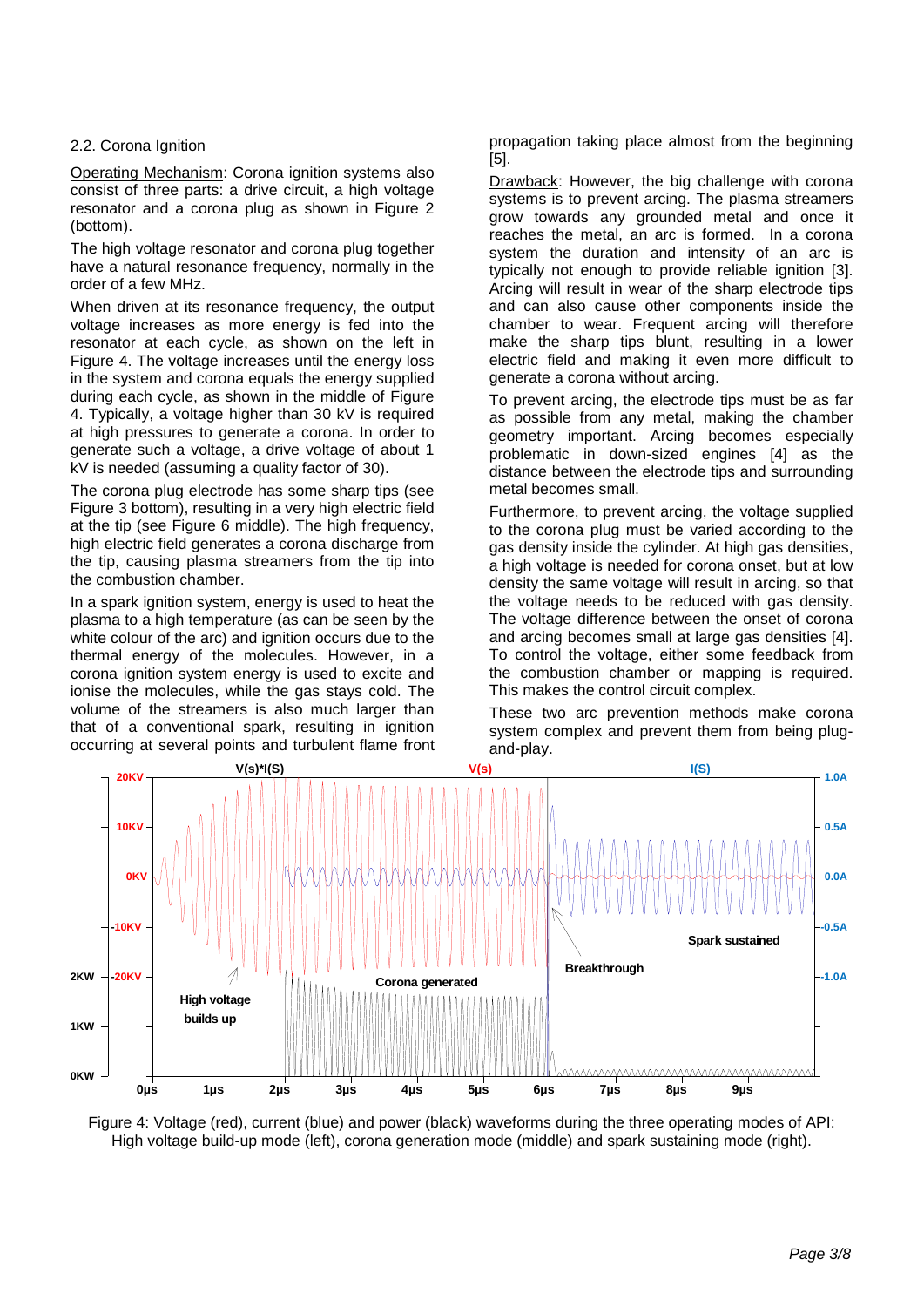

Figure 5: Photo of first API laboratory prototype.

## <span id="page-3-1"></span>2.3. API: Corona & Spark Ignition

The irony is that in spark ignition systems the electrode gap is small (<1 mm) and if it is increased, too high a voltage is required to generate a spark, but in corona ignition systems the electrode gap is large (>10 mm), but the voltage must be limited to prevent sparking.

API solves these problems by being a hybrid spark and corona ignition system: At high gas densities, a corona is formed as in a corona ignition system and at low gas densities a long spark is formed and sustained as in a spark ignition system.

API also consists of three parts as shown in [Figure 2](#page-1-0) (middle): A drive circuit, a resonant transformer and a corona-spark plug.

Resonant transformer: API has a transformer like TCI, but unlike TCI the transformer is much smaller with much less windings and with no magnetic material (see for example, [Figure 5\)](#page-3-1).

The secondary winding and spark/corona plug have a resonance frequency like a corona system. When the transformer is driven at its resonant frequency, the output voltage is determined by both the winding ratio (like TCI) and the quality factor (like a corona system).

Drive circuit: To drive the transformer at resonance, two transistors in a simple push-pull configuration are used. In order to prevent short-circuit damage and improve reliability, a patented short-circuit protection technique [6] is also used, which is not shown in the figure. The circuit is made to selfoscillate using two feedback mechanisms. First, feedback from the secondary winding is used to make the circuit oscillate at its resonance frequency. When a spark is formed, the secondary side is not resonant any more. A second feedback mechanism (e.g. some inductance between the two transistors' gates) then makes the circuit oscillate at a predetermined frequency. This frequency determines the spark sustain current.

Note that the drive circuit and resonant transformer can easily be used to drive a conventional corona or spark plug.

To demonstrate the efficiency of the drive circuit, it has been used with a conventional spark plug in a system called Variable Spark Ignition (VSI) [7].

Corona-spark plug: The third part of API is the corona-spark plug, shown in [Figure 3](#page-1-1) (middle). The tip of the HV electrode consists of a thin wire inside the ceramic as shown in [Figure 6](#page-3-0) (left), forming a small blind bore. Note that a lower voltage is required to start the corona than with a tip in air. Figure 6 shows that the sharp point gives a higher electric field with the ceramic (left) than without the ceramic (middle) for the same voltage. Furthermore, the tip does not become blunt due to wear when it sparks and heat conduction is a much smaller problem than in corona systems (where the electrode is prone to get too hot [2]).



<span id="page-3-0"></span>Figure 6: Electrostatic simulation showing the effect of a dielectric material (gray area) on the electric field of a wire at 30 kV. Cylindrical symmetry is assumed.

Similar to a TCI system, API only requires power and an enabling signal. However, no charge time is required. When the enabling signal is applied, a high voltage builds up and a corona is formed like a corona system, shown in [Figure 4.](#page-2-0) A plasma streamer then grows out of the ceramic cavity into the combustion chamber. The cavity also acts as a type of combustion pre-chamber. Even with no fuel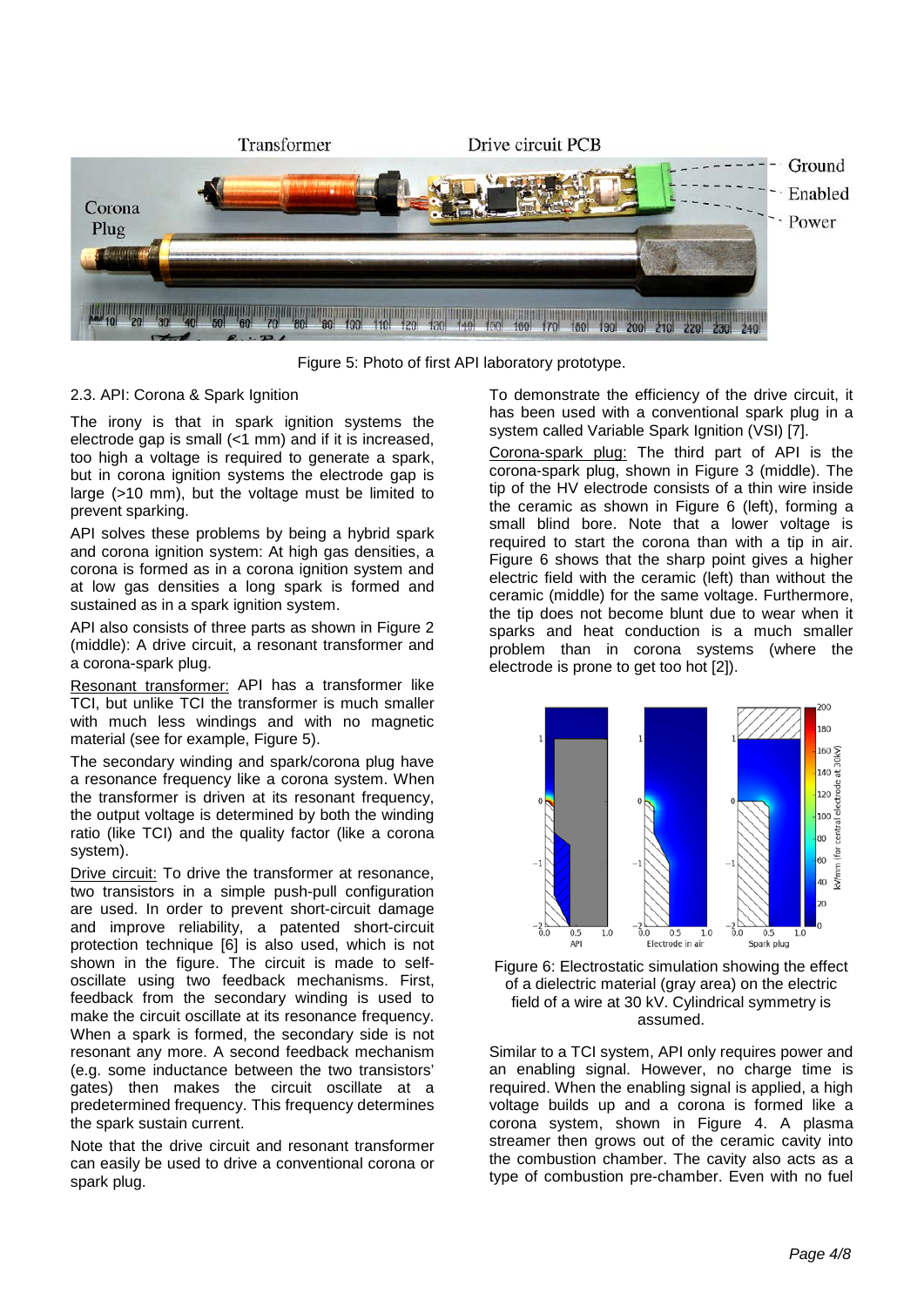in the cavity, the plasma is heated to a high temperature and ejects into the combustion chamber. [Figure 7](#page-4-0) shows an example of the resulting plasma streamer (see [8] for more detail).



Figure 7: Picture of a corona generated by API

<span id="page-4-0"></span>

Figure 8: Picture of a spark generated by API

<span id="page-4-1"></span>When the gas density is low, the plasma streamer reaches the ground electrode and a spark is formed, as shown in [Figure 8.](#page-4-1) The current supplied by the drive circuit (which can be configured to be up to 1A) then heats the spark (see [Figure 4](#page-2-0) right) similar to a TCI system. However, unlike a TCI system, the current is kept constant for as long as the enabling signal is applied, which may be several milliseconds. If the spark is extinguished (blown out), the voltage immediately (with a few micro seconds) builds up

again to either restrike or form a new corona discharge.

API therefore has two energy transfer mechanisms, one in which energy is supplied to the corona and one in which energy is supplied to the spark, as shown by the black line in [Figure 4.](#page-2-0) The efficiency of the system is mainly determined by the quality factor of the resonant transformer. Even though the resistance of the corona and spark differs several orders of magnitude, an efficiency higher than 50% can be obtained in both modes.

Comparison: Table 1 compares API to TCI and Corona Ignition according to the requirements listed in [1]. Compared to a TCI system, API has a much larger ignition volume. Compared to a corona system, a simpler and cheaper drive circuit is used.

The idea of using a corona to generate a large spark is not new and was already suggested in 1970 [9]. [3] also reports a corona system with an arc mode. However, the drive system is much more complex than that of API.

Note that the component cost of the drive circuit is about \$5, which consists mainly of the two power transistors (about \$1 each) and of the low-loss capacitors (about \$2). The cost of the resonant transformer is expected to be cheaper than a conventional TCI coil as no magnetic material and much less copper is used. The cost of the coronaspark plug is expected to be similar to that of a spark plug. API is therefore expected to be less than \$5 more expensive than a conventional TCI system when produced in large quantities.

## **3. Engine & Laboratory test:**

#### 3.1. Corona-spark plug:

The functionality of API has been tested successfully in the laboratory. [Figure 5](#page-3-1) shows the parts of a first lab prototype where the resonant transformer and drive circuit are located inside a metal tube. [Figure 7](#page-4-0) and [Figure 8](#page-4-1) show the resulting corona and spark in pressurised dry air. The corona system operates reliably up to a gas density of 30 kg/ $cm<sup>3</sup>$ .

Currently prototypes are made available to interested parties for engine testing.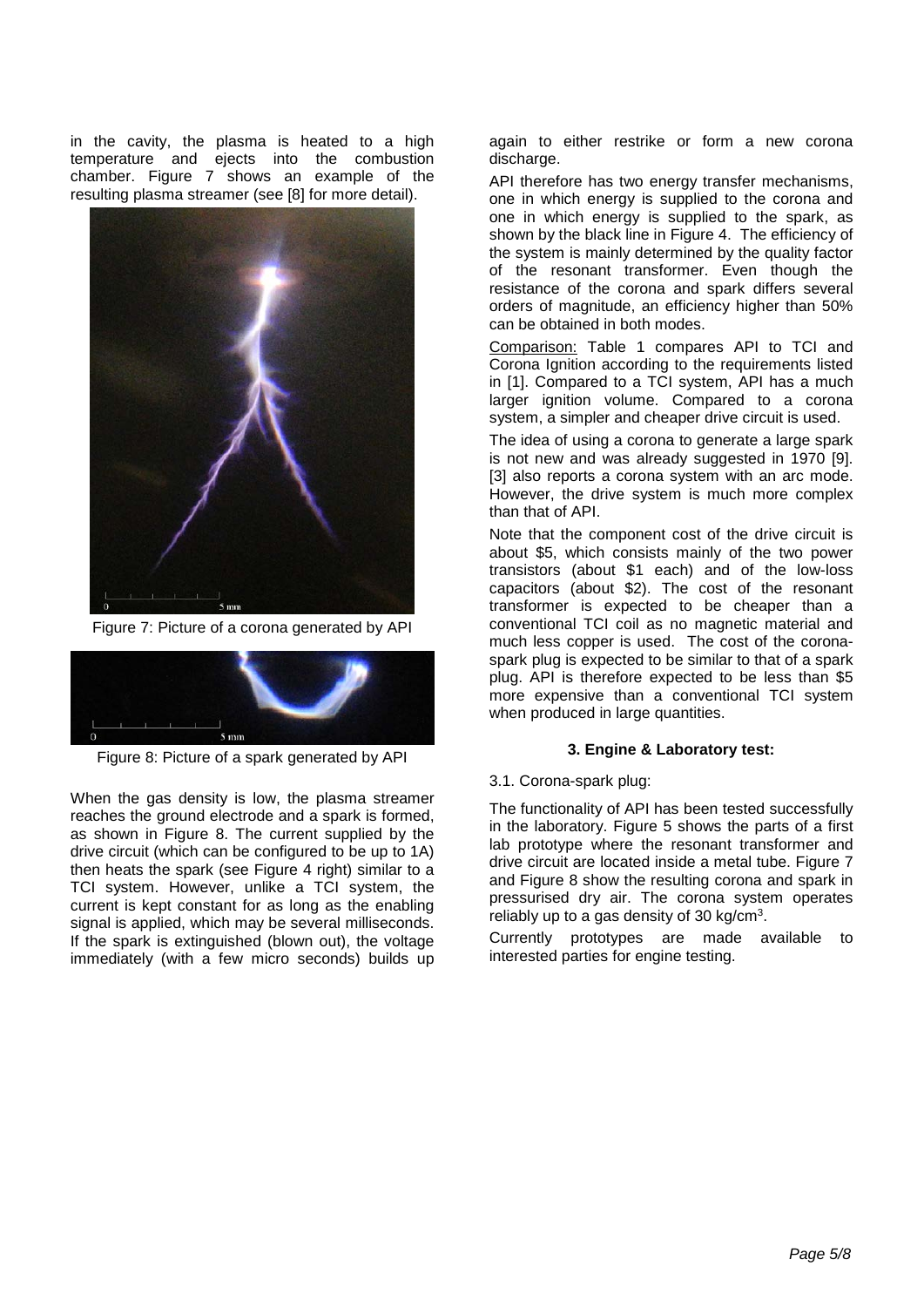| <b>Requirement</b>                                                     | TCI        | VSI        | <b>API</b> | Corona     |
|------------------------------------------------------------------------|------------|------------|------------|------------|
| Secure ignition of highly diluted mixtures                             | <b>Bad</b> | OK.        | Good       | Excellent  |
| Supply of sufficient ignition energy under all operating<br>conditions | <b>Bad</b> | OK.        | Good       | Good       |
| Immunity against high flow velocities in the sparking<br>area          | <b>Bad</b> | Good       | Good       | Good       |
| Coverage of a big volume to increase ignition<br>probability           | <b>Bad</b> | <b>Bad</b> | Good       | Excellent  |
| Low susceptibility to shunting conditions (fouling,<br>wetting)        | Good       | Excellent  | Excellent  | Good       |
| Low sensitivity to post assembly position                              | OK.        | <b>OK</b>  | Good       | <b>Bad</b> |
| Ignition at high pressure conditions                                   | OK.        | OK.        | Good       | OK.        |
| Cross-section requirements (Downsizing)                                | OK.        | OK.        | Good       | OK.        |
| Cost/benefit ratio                                                     | Good       | Good       | Excellent  | 0K         |
| Reasonable engine control unit ECU applicability                       | Good       | Good       | Good       | <b>Bad</b> |
| Ignition under critical boundary conditions                            | <b>Bad</b> | OK.        | Good       | Excellent  |

Table 1: Comparison of TCI, VSI, API and Corona Ignition systems

## 3.2. VSI: Drive circuit & resonance transformer:

VSI (Variable Spark Ignition) is an ignition system that makes use of the drive circuit and resonant transformer to drive a normal spark plug [7]. Compared to a conventional TCI system it has the advantages that it can sustain the arc for longer periods and with higher currents and that there is always enough energy available to restrike should the spark be blown out. It also has the capability to generate multiple sparks at a rate faster than 100 μs.

To demonstrate its capability to withstand blown out, spark visualisation was done at different flow speeds, as shown in [Figure 9.](#page-6-0) Note that the secondary current is enough to sustain the arc up to flow speeds of 15 m/s. For flow speeds above 15 m/s, the system restrikes each time the spark is blown out, resulting in multiple sparks across the spark gap.

VSI has also been tested on several test engines in both homogeneous and stratified modes.

[Figure 10](#page-6-1) shows an example of tests done on a 4 cylinder, 1.4l production engine in homogeneous modes. The effect of the VSI system compared to the standard TCI system was investigated at the lean and IGR limits of the engine. The high energy sparks of VSI result in shorter ignition delays (bottom graphs), faster burn rates and a larger misfire free operating range (lower middle graphs). This result in improved stability (upper middle graphs), making stable operation at higher internal exhaust gas recycling (IGR) and leaner operating conditions possible. The engine has about 1 to 2% lower fuel consumption under these operating conditions (top graphs).

Engine tests in stratified mode showed an improvement in combustion robustness and ignition delay for the VSI. This result in stable (misfire free) operation at retarded spark angles which improves fuel consumption.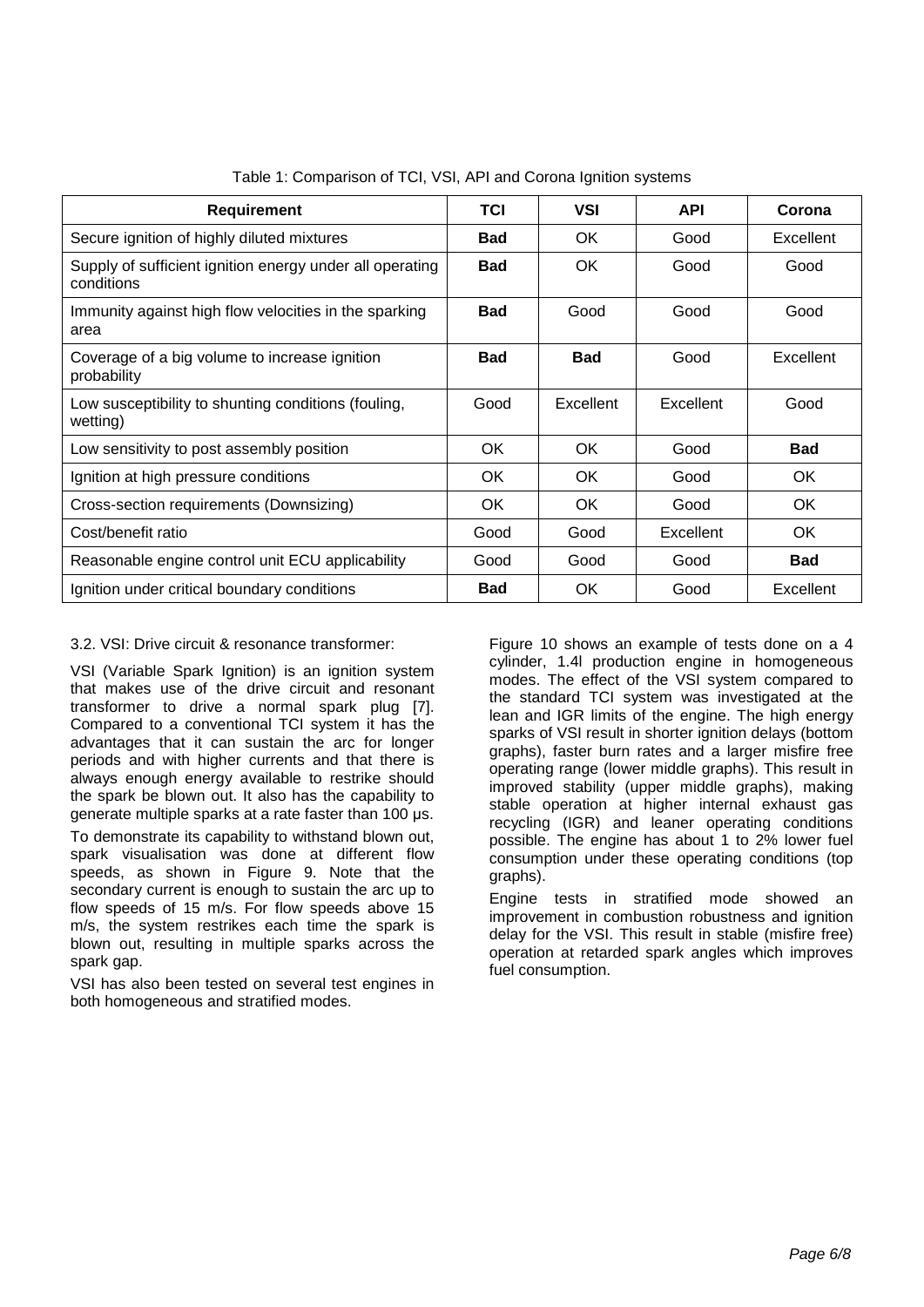



<span id="page-6-0"></span>

<span id="page-6-1"></span>Figure 10: Comparison of VSI with a resistive (blue) and non-resistive (green) spark plug against a standard ignition system (orange) at 2000 rpm/2bar (left) and 1250 rpm/2 bar (right) on a 4-cylinder, 1.4l production engine.